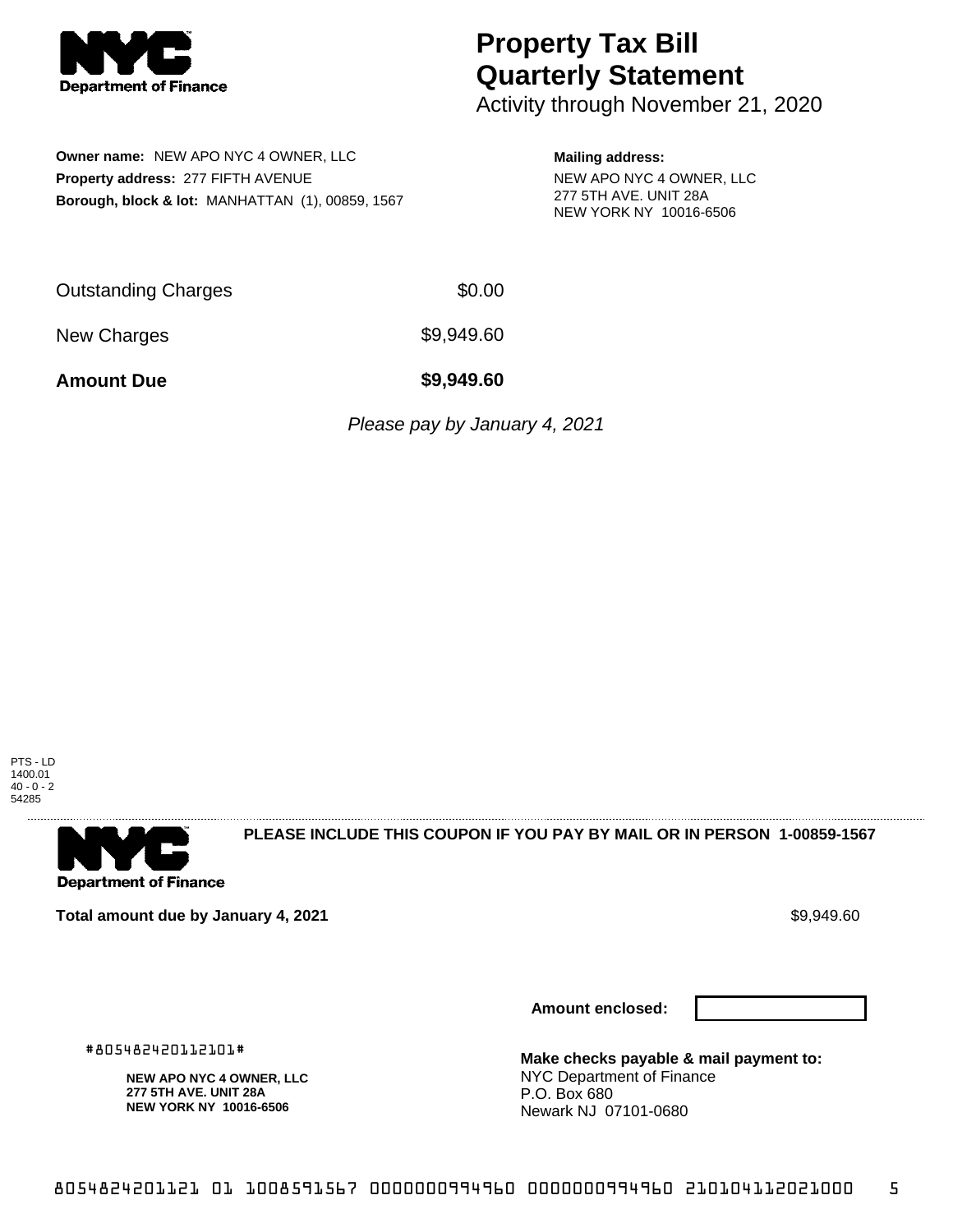

| <b>Billing Summary</b>                                                     | <b>Activity Date Due Date</b> |                 | Amount                    |
|----------------------------------------------------------------------------|-------------------------------|-----------------|---------------------------|
| Outstanding charges including interest and payments                        |                               |                 | \$0.00                    |
| Finance-Property Tax<br>Adopted Tax Rate                                   |                               | 01/01/2021      | \$10,289.48<br>$$-339.88$ |
| Total amount due                                                           |                               |                 | \$9,949.60                |
| How We Calculated Your Property Tax For July 1, 2020 Through June 30, 2021 |                               |                 |                           |
|                                                                            |                               | Overall         |                           |
| Tax class 2 - Residential More Than 10 Units                               |                               | <b>Tax Rate</b> |                           |
| Original tax rate billed                                                   |                               | 12.4730%        |                           |
| New Tax rate                                                               |                               | 12.2670%        |                           |
| <b>Estimated Market Value \$667,386</b>                                    |                               |                 |                           |
|                                                                            |                               |                 | <b>Taxes</b>              |
| <b>Billable Assessed Value</b>                                             |                               | \$164,988       |                           |
| <b>Taxable Value</b>                                                       | \$164,988 x 12.2670%          |                 |                           |
| <b>Tax Before Abatements and STAR</b>                                      |                               | \$20,239.08     | \$20,239.08               |
| <b>Annual property tax</b>                                                 |                               |                 | \$20,239.08               |
| Original property tax billed in June 2020                                  |                               |                 | \$20,578.96               |
| <b>Change In Property Tax Bill Based On New Tax Rate</b>                   |                               | \$-339.88       |                           |
|                                                                            |                               |                 |                           |

**NEW LAW:** To learn about Local Law 147, which requires residential buildings with three or more units to create a policy on smoking and share it with current and prospective tenants, visit www.nyc.gov/health/tobaccocontrol.

Please call 311 to speak to a representative to make a property tax payment by telephone.

For information about the interest rate charged on late payments, visit nyc.gov/taxbill.

## **Home banking payment instructions:**

- 1. **Log** into your bank or online bill pay website.
- 2. **Add** the new payee: NYC DOF Property Tax. Enter your account number, which is your boro, block and lot, as it appears here: 1-00859-1567 . You may also need to enter the address for the Department of Finance. The address is P.O. Box 680, Newark NJ 07101-0680.
- 3. **Schedule** your online payment using your checking or savings account.

## **Did Your Mailing Address Change?** If so, please visit us at **nyc.gov/changemailingaddress** or call **311.**

When you provide a check as payment, you authorize us either to use information from your check to make a one-time electronic fund transfer from your account or to process the payment as a check transaction.